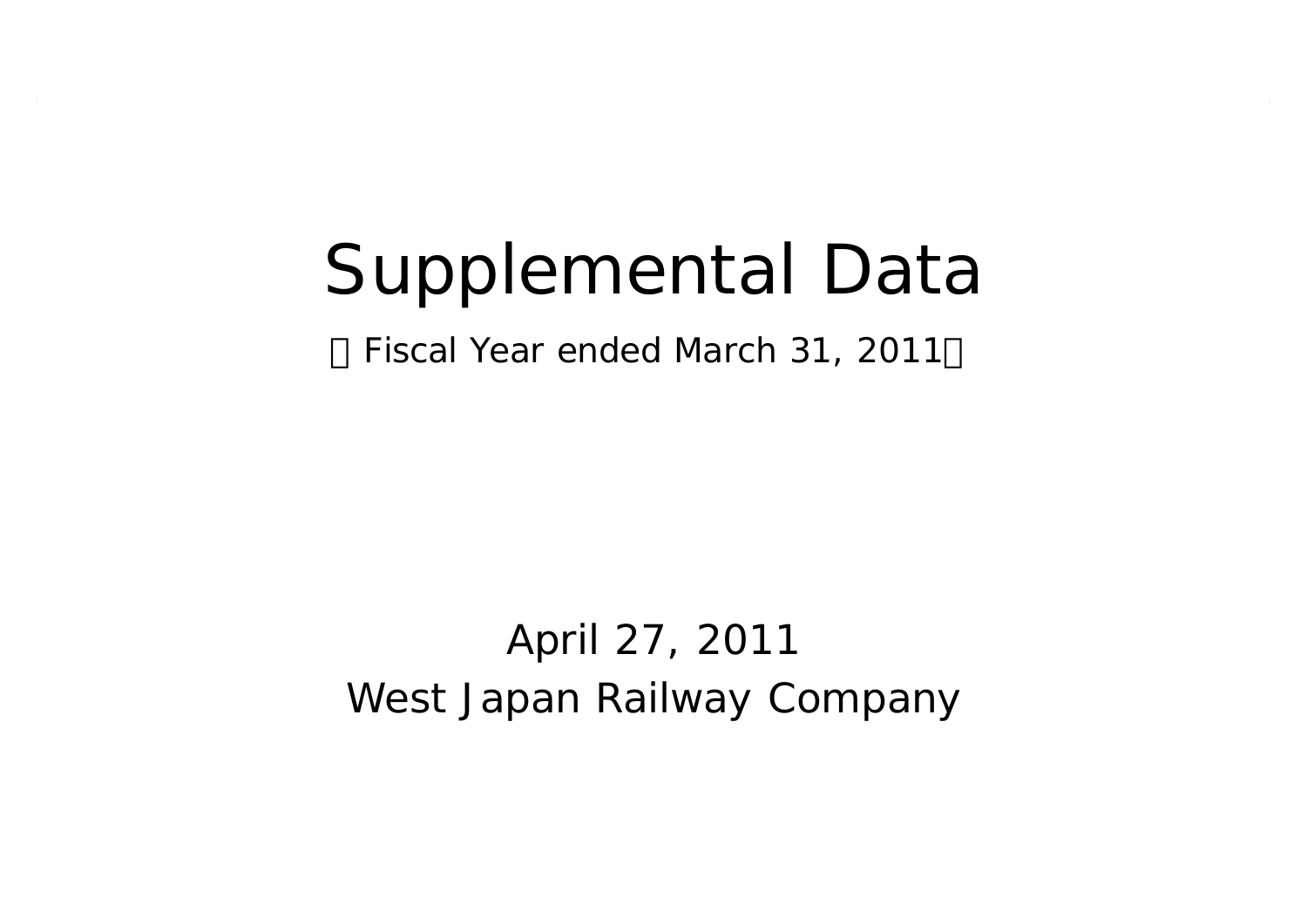# 1. Financial Highlights

|                                |                |                |                         |           |                                   |                         | ¥Billions |
|--------------------------------|----------------|----------------|-------------------------|-----------|-----------------------------------|-------------------------|-----------|
|                                | Year ended     | Year ended     | <b>YOY</b>              |           | Forecast for year<br>ending March | <b>YOY</b>              |           |
|                                | March 31, 2010 | March 31, 2011 | Increase/<br>(Decrease) | $\%$      | 31, 2012                          | Increase/<br>(Decrease) | %         |
|                                | $\mathbf{A}$   | $\, {\bf B}$   | $B - A$                 | $1 - B/A$ | $\mathbf C$                       | $C - B$                 | $1-C/B$   |
| Consolidated                   |                |                |                         |           |                                   |                         |           |
| <b>Operating Revenues</b>      | 1,190.1        | 1,213.5        | 23.3                    | 2.0       | 1,260.0                           | 46.4                    | 3.8       |
| Operating Income               | 76.5           | 95.9           | 19.4                    | 25.4      | 68.5                              | (27.4)                  | (28.6)    |
| <b>Recurring Profit</b>        | 48.1           | 68.9           | 20.8                    | 43.3      | 42.0                              | (26.9)                  | (39.1)    |
| Net Income                     | 24.8           | 34.9           | 10.1                    | 40.7      | 25.0                              | (9.9)                   | (28.5)    |
| Non-Consolidated               |                |                |                         |           |                                   |                         |           |
| <b>Operating Revenues</b>      | 816.7          | 828.6          | 11.8                    | 1.5       | 823.5                             | (5.1)                   | (0.6)     |
| <b>Transportation Revenues</b> | 720.0          | 728.0          | 7.9                     | 1.1       | 723.0                             | (5.0)                   | (0.7)     |
| <b>Operating Expenses</b>      | 758.2          | 752.8          | (5.4)                   | (0.7)     | 769.5                             | 16.6                    | 2.2       |
| Personnel costs                | 265.2          | 235.3          | (29.9)                  | (11.3)    | 236.0                             | 0.6                     | 0.3       |
| Non personnel costs            | 318.6          | 333.4          | 14.7                    | 4.6       | 334.0                             | 0.5                     | 0.2       |
| Energy costs                   | 33.5           | 33.7           | 0.1                     | 0.4       | 37.0                              | 3.2                     | 9.7       |
| Maintenance costs              | 128.1          | 135.8          | 7.7                     | 6.0       | 133.5                             | (2.3)                   | (1.7)     |
| Miscellaneous costs            | 156.9          | 163.8          | 6.9                     | 4.4       | 163.5                             | (0.3)                   | (0.2)     |
| Depreciation                   | 119.9          | 129.1          | 9.1                     | 7.6       | 143.0                             | 13.8                    | 10.8      |
| Operating Income               | 58.5           | 75.8           | 17.3                    | 29.6      | 54.0                              | (21.8)                  | (28.8)    |
| <b>Recurring Profit</b>        | 29.8           | 48.5           | 18.7                    | 62.8      | 27.0                              | (21.5)                  | (44.4)    |
| Net Income                     | 20.5           | 28.5           | 7.9                     | 38.7      | 16.0                              | (12.5)                  | (43.9)    |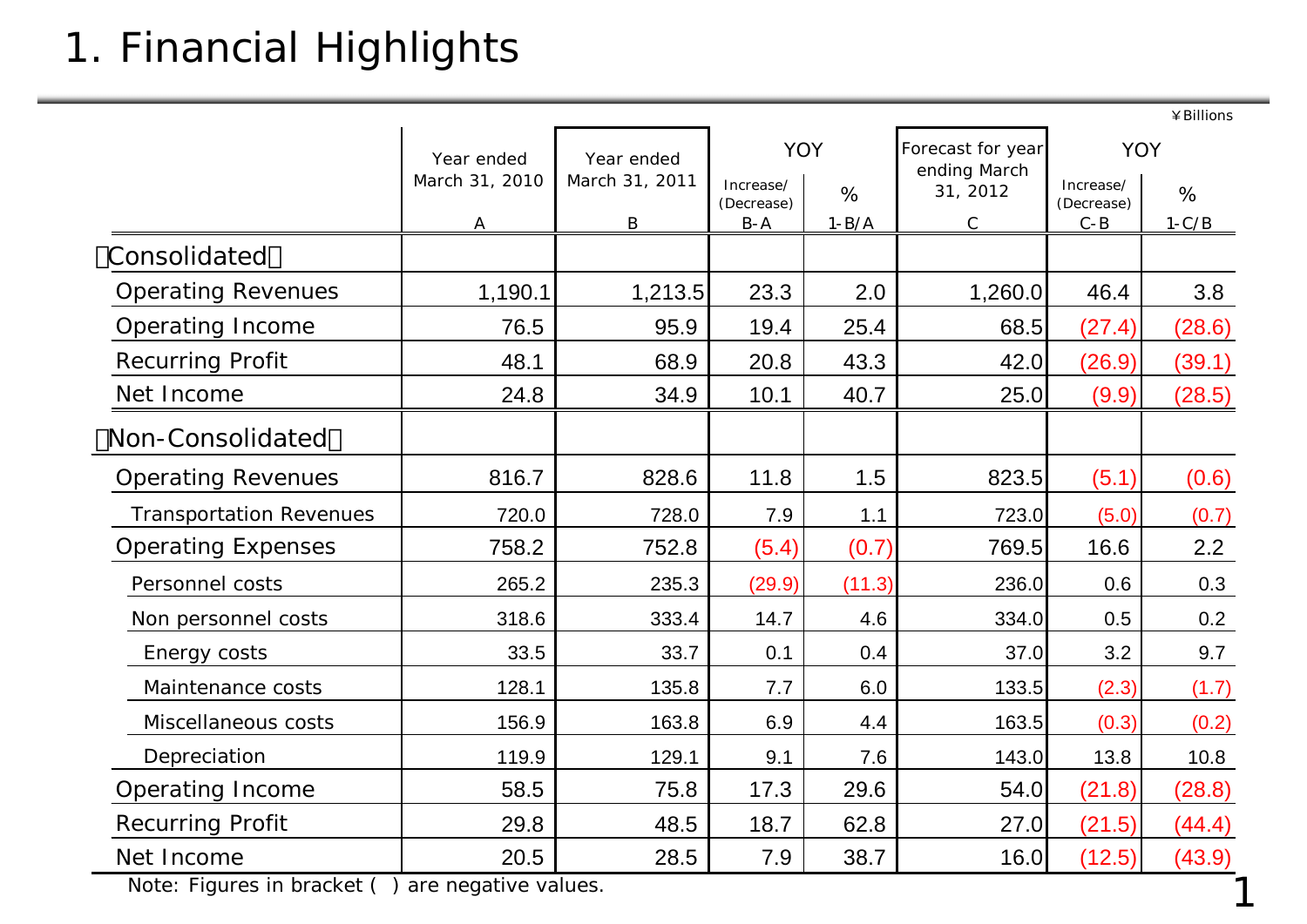### 2. Transportation Revenues and Passenger-kilometers

|                           |           | <b>Transportation Revenues</b> |                    |           |                               | ¥ Billions      |           | Passenger-Kilometers           |                   |           | Millions of passenger-kilometers |                        |
|---------------------------|-----------|--------------------------------|--------------------|-----------|-------------------------------|-----------------|-----------|--------------------------------|-------------------|-----------|----------------------------------|------------------------|
|                           |           | <b>Fiscal Year</b><br>4/1 3/31 |                    |           | 3 months (4Q)<br>$1/1$ $3/31$ |                 |           | <b>Fiscal Year</b><br>4/1 3/31 |                   |           | 3 months (4Q)<br>$1/1$ $3/31$    |                        |
|                           | FY03/2010 | FY03/2011                      | YOY                | FY03/2010 | FY03/2011                     | YOY             | FY03/2010 | FY03/2011                      | YOY               | FY03/2010 | FY03/2011                        | YOY                    |
| Total                     | 720.0     | 728.0                          | 7.9<br>1.1%        | 175.8     | 176.1                         | 0.3<br>0.2%     | 52,011    | 52,614                         | 603<br>1.2%       | 12,470    | 12,525                           | 54<br>0.4%             |
| Shinkansen                | 312.4     | 323.9                          | 11.4<br>3.7%       | 75.4      | 78.1                          | 2.7<br>3.6%     | 14,818    | 15,546                         | 728<br>4.9%       | 3,574     | 3,705                            | 130<br>3.7%            |
| <b>Commuter Passes</b>    | 8.8       | 8.9                            | 0.0<br>0.9%        | 2.1       | 2.1                           | 0.0<br>0.7%     | 708       | 718                            | 9<br>1.3%         | 172       | 172                              | $\Omega$<br>0.0%       |
| Non-Commuter Passes       | 303.5     | 314.9                          | 11.3<br>3.8%       | 73.3      | 76.0                          | 2.7<br>3.7%     | 14,109    | 14,828                         | 718<br>5.1%       | 3,402     | 3,532                            | 130<br>3.8%            |
| <b>Conventional Lines</b> | 407.5     | 404.0                          | (3.4)<br>(0.9%     | 100.4     | 97.9                          | (2.4)<br>(2.4%  | 37,192    | 37,067                         | (125)<br>(0.3%)   | 8,896     | 8,820                            | (75)<br>(0.9%          |
| <b>Commuter Passes</b>    | 140.8     | 140.3                          | (0.4)<br>(0.3%)    | 33.5      | 33.6                          | 0.0<br>0.2%     | 22,718    | 22,692                         | (25)<br>$(0.1\%)$ | 5,278     | 5,273                            | (5)<br>$(0.1\%)$       |
| Non-Commuter Passes       | 266.6     | 263.6                          | (3.0)<br>$(1.1\%)$ | 66.8      | 64.3                          | (2.4)<br>(3.7%) | 14,474    | 14,374                         | (99)<br>(0.7%)    | 3,617     | 3,546                            | (70)<br>(1.9%)         |
| Kyoto-Osaka-Kobe<br>Area  | 286.1     | 284.4                          | (1.7)<br>$(0.6\%)$ | 70.2      | 68.8                          | (1.4)<br>(2.0%) | 28,114    | 28,047                         | (67)<br>(0.2%)    | 6,726     | 6,675                            | (51)<br>(0.8%)         |
| <b>Commuter Passes</b>    | 113.8     | 113.3                          | (0.5)<br>(0.4%)    | 27.2      | 27.2                          | 0.0<br>0.1%     | 18,391    | 18,352                         | (39)<br>(0.2%)    | 4,309     | 4,301                            | (8)<br>(0.2%)          |
| Non-Commuter Passes       | 172.3     | 171.0                          | (1.2)<br>(0.7%)    | 43.0      | 41.6                          | (1.4)<br>(3.3%) | 9,722     | 9,694                          | (27)<br>(0.3%)    | 2,416     | 2,373                            | (43)<br>(1.8%)         |
| Other Lines               | 121.4     | 119.6                          | (1.7)<br>(1.4%)    | 30.1      | 29.1                          | (0.9)<br>(3.3%) | 9,078     | 9,020                          | (58)<br>$(0.6\%)$ | 2,169     | 2,145                            | (24)<br>(1.1%)         |
| <b>Commuter Passes</b>    | 27.0      | 27.0                           | 0.0<br>0.1%        | 6.3       | 6.3                           | 0.0<br>0.6%     | 4,326     | 4,340                          | 14<br>0.3%        | 969       | 971                              | $\overline{2}$<br>0.3% |
| Non-Commuter Passes       | 94.3      | 92.5                           | (1.7)<br>(1.9%)    | 23.8      | 22.7                          | (1.0)<br>(4.3%) | 4,752     | 4,680                          | (72)<br>(1.5%)    | 1,200     | 1,173                            | (27)<br>(2.3%)         |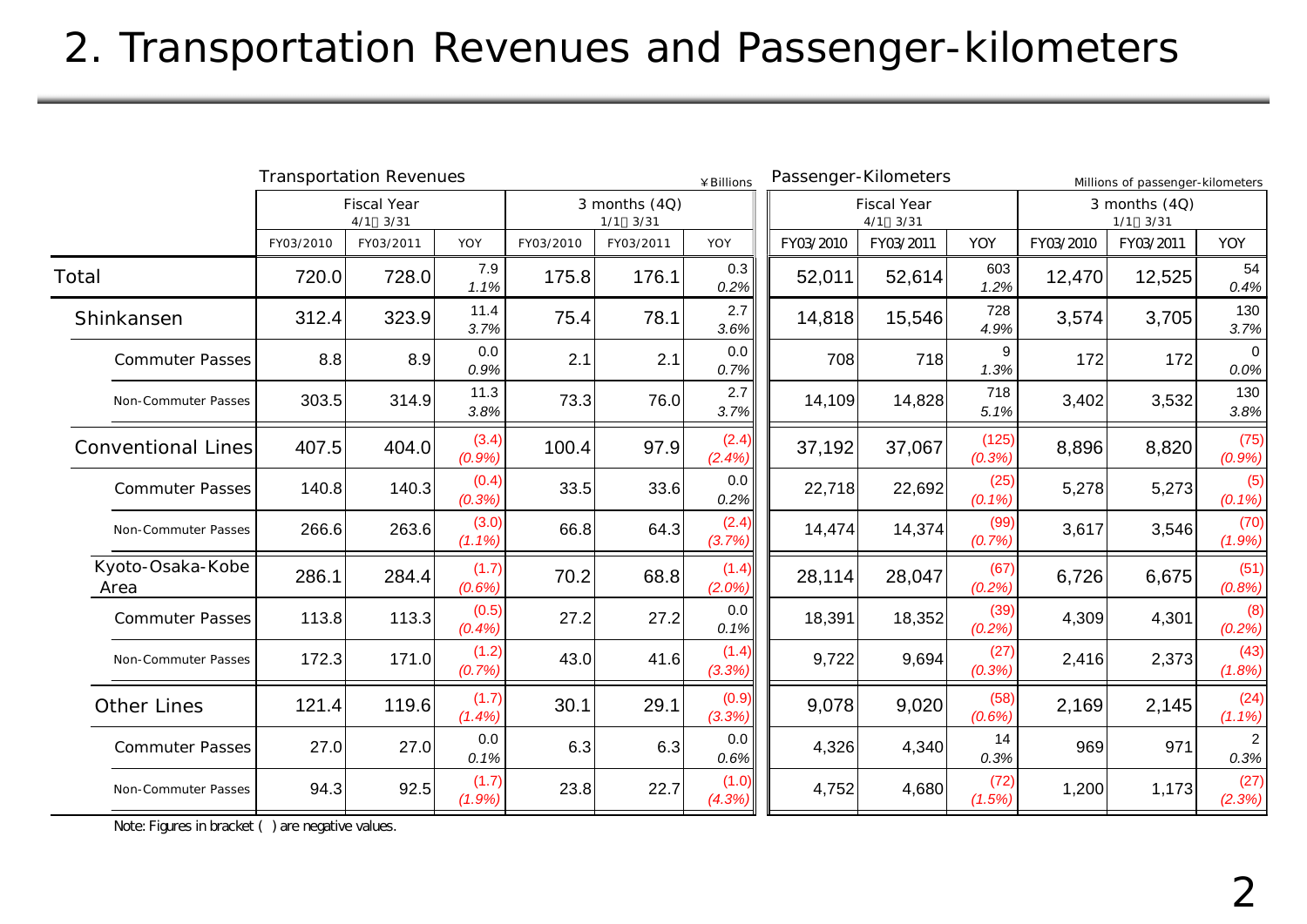#### 3. Non-Consolidated Financial Results

|                                        |                              |                                                      |                              |                         |         | $4$ Billions                              |
|----------------------------------------|------------------------------|------------------------------------------------------|------------------------------|-------------------------|---------|-------------------------------------------|
|                                        | Year ended<br>March 31, 2010 | Forecast as of<br>Jan 31 for Year<br>ended March 31, | Year ended<br>March 31, 2011 | <b>YOY</b>              |         | <b>Difference</b><br>from the<br>forecast |
|                                        |                              | 2011                                                 |                              | Increase/<br>(Decrease) | %       | Increase/<br>(Decrease)                   |
|                                        | A                            | B                                                    | $\mathsf{C}$                 | $C - A$                 | $1-C/A$ | $C-B$                                     |
| <b>Operating Revenues</b>              | 816.7                        | 831.0                                                | 828.6                        | 11.8                    | 1.5     | (2.3)                                     |
| Transportation revenues                | 720.0                        | 730.0                                                | 728.0                        | 7.9                     | 1.1     | (1.9)                                     |
| Other                                  | 96.7                         | 101.0                                                | 100.6                        | 3.8                     | 4.0     | (0.3)                                     |
| <b>Operating Expenses</b>              | 758.2                        | 753.0                                                | 752.8                        | (5.4)                   | (0.7)   | (0.1)                                     |
| Personnel costs                        | 265.2                        | 234.0                                                | 235.3                        | (29.9)                  | (11.3)  | 1.3                                       |
| Non personnel costs                    | 318.6                        | 334.0                                                | 333.4                        | 14.7                    | 4.6     | (0.5)                                     |
| Energy costs                           | 33.5                         | 34.0                                                 | 33.7                         | 0.1                     | 0.4     | (0.2)                                     |
| Maintenance costs                      | 128.1                        | 138.0                                                | 135.8                        | 7.7                     | 6.0     | (2.1)                                     |
| Miscellaneous costs                    | 156.9                        | 162.0                                                | 163.8                        | 6.9                     | 4.4     | 1.8                                       |
| Rental payments, etc.                  | 25.0                         | 25.0                                                 | 25.1                         | 0.0                     | 0.2     | 0.1                                       |
| <b>Taxes</b>                           | 29.3                         | 30.0                                                 | 29.8                         | 0.4                     | 1.6     | (0.1)                                     |
| Depreciation                           | 119.9                        | 130.0                                                | 129.1                        | 9.1                     | 7.6     | (0.8)                                     |
| Operating Income                       | 58.5                         | 78.0                                                 | 75.8                         | 17.3                    | 29.6    | (2.1)                                     |
| Non-operating revenues<br>and expenses | (28.7)                       | (28.0)                                               | (27.2)                       | 1.4                     | (4.9)   | 0.7                                       |
| Non-operating revenues                 | 6.0                          | 6.4                                                  | 7.0                          | 0.9                     |         | 0.6                                       |
| Non-operating expenses                 | 34.7                         | 34.4                                                 | 34.3                         | (0.4)                   |         | (0.0)                                     |
| <b>Recurring Profit</b>                | 29.8                         | 50.0                                                 | 48.5                         | 18.7                    | 62.8    | (1.4)                                     |
| Extraordinary profit<br>and loss, net  | 4.4                          |                                                      | (0.4)                        | (4.9)                   |         |                                           |
| Extraordinary profit                   | 52.8                         |                                                      | 48.9                         | (3.8)                   |         |                                           |
| Extraordinary loss                     | 48.3                         |                                                      | 49.4                         | 1.0                     |         |                                           |
| Net Income                             | 20.5                         | 30.0                                                 | 28.5                         | 7.9                     | 38.7    | (1.4)                                     |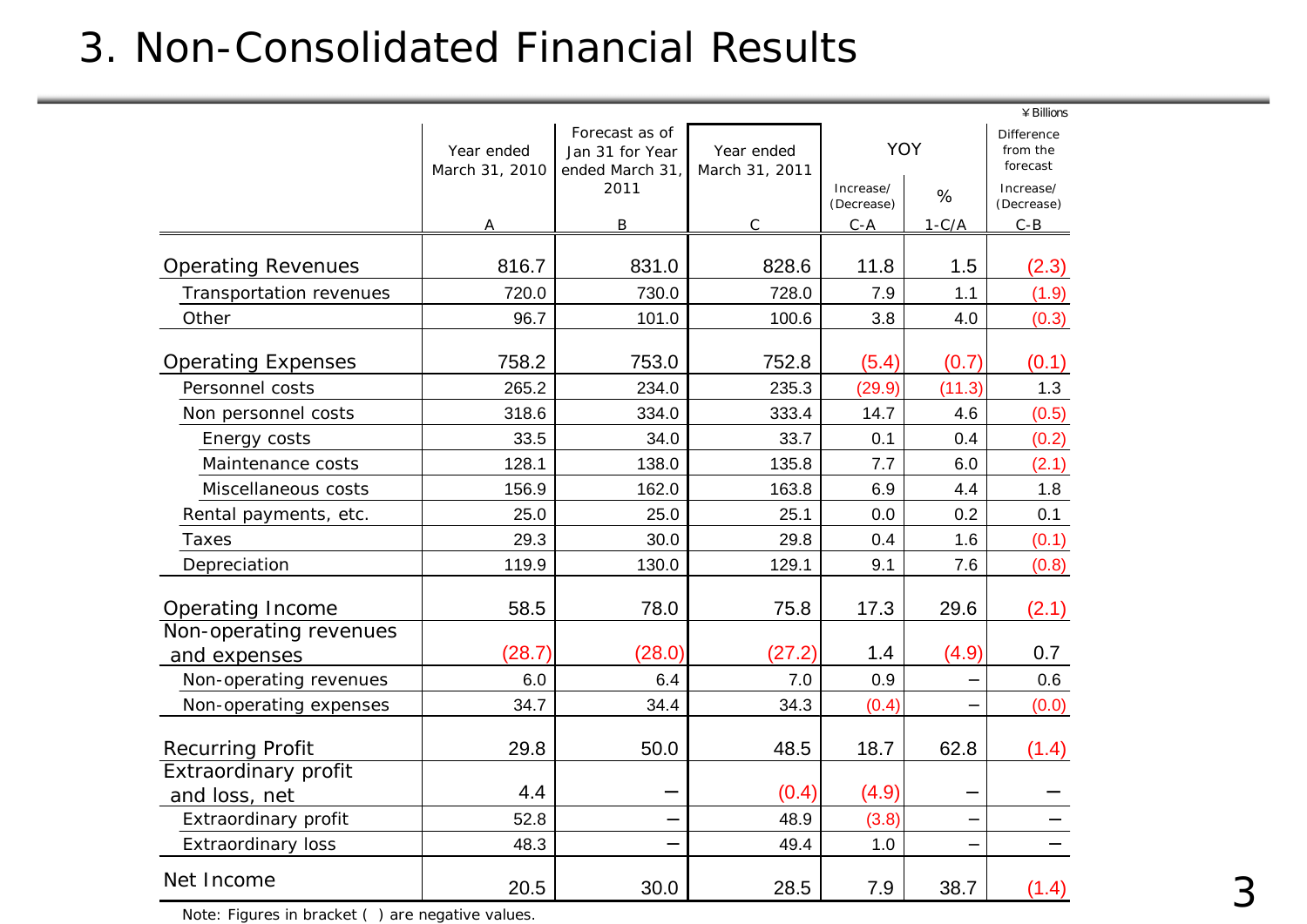#### 4. Consolidated Financial Results (Segment Information)

|                                          |                |                                   |                |                         |         | $4$ Billions                       |
|------------------------------------------|----------------|-----------------------------------|----------------|-------------------------|---------|------------------------------------|
|                                          | Year ended     | Forecast as of<br>Jan 31 for Year | Year ended     | <b>YOY</b>              |         | Difference<br>from the<br>forecast |
|                                          | March 31, 2010 | ended March 31<br>2011            | March 31, 2011 | Increase/<br>(Decrease) | %       | Increase/<br>(Decrease)            |
|                                          |                | B                                 | $\overline{C}$ | $C - A$                 | $1-C/A$ | $C - B$                            |
| Operating Revenues* <sup>1</sup>         | 1190.1         | 1213.0                            | 1213.5         | 23.3                    | 2.0     | 0.5                                |
| Transportation                           | 797.4          | 809.4                             | 806.4          | 8.9                     | 1.1     | (2.9)                              |
| Sales of goods and food services         | 201.9          | 201.9                             | 201.3          | (0.6)                   | (0.3)   | (0.5)                              |
| Sales of goods and food services         | 131.7          | 132.5                             | 132.2          | 0.4                     | 0.4     | (0.2)                              |
| JR Kyoto Isetan Department Store         | 63.9           | 64.1                              | 63.4           | (0.5)                   | (0.8)   | (0.6)                              |
| Real estate                              | 70.9           | 75.3                              | 75.7           | 4.8                     | 6.8     | 0.4                                |
| Shopping center                          | 46.7           | 47.8                              | 47.7           | 0.9                     | 2.1     | (0.0)                              |
| Real estate lease and sale* <sup>3</sup> | 22.7<br>2.5    | 26.0<br>4.5                       | 26.4<br>4.8    | 3.6                     | 16.2    | 0.4                                |
| Other businesses                         | 119.6          | 126.4                             | 129.9          | 10.2                    | 8.6     | 3.5                                |
| Hotel                                    | 33.0           | 32.7                              | 32.4           | (0.5)                   | (1.8)   | (0.2)                              |
| Nippon Travel Agency                     | 38.2           | 39.5                              | 39.4           | 1.2                     | 3.2     | (0.0)                              |
| Operating Income* <sup>2</sup>           | 76.5           | 95.5                              | 95.9           | 19.4                    | 25.4    | 0.4                                |
| Transportation                           | 45.2           | 64.0                              | 61.1           | 15.9                    | 35.3    | (2.8)                              |
| Sales of goods and food services         | 3.1            | 3.2                               | 3.5            | 0.4                     | 13.0    | 0.3                                |
| Sales of goods and food services         | 2.0            |                                   | 2.8            | 0.8                     | 41.1    |                                    |
| JR Kyoto Isetan Department Store         | 0.8            |                                   | 0.4            | (0.3)                   | (47.0)  |                                    |
| Real estate                              | 22.5           | 21.7                              | 22.2           | (0.2)                   | (1.2)   | 0.5                                |
| Shopping center                          | 6.9            |                                   | 7.1            | 0.2                     | 3.6     |                                    |
| Real estate lease and sale               | 3.6            |                                   | 2.4            | (1.2)                   | (32.7)  |                                    |
| Other businesses                         | 6.7            | 8.1                               | 9.6            | 2.9                     | 43.8    | 1.5                                |
| Hotel                                    | 1.5            |                                   | 1.5            | (0.0)                   | (0.6)   |                                    |
| Nippon Travel Agency                     | (1.6)          |                                   | 0.3            | 1.9                     |         |                                    |

Note: Figures in bracket ( ) are negative values.

 $*$ <sup>1</sup> Operating revenues are the revenues from third parties ( = customers).

The breakdowns of operating revenues by each segment are the sums of revenues of major subsidiaries.

\*<sup>2</sup> The breakdowns of operating income by each segment are the sums of incomes of major subsidiaries before eliminating internal transactions.

 $*$ <sup>3</sup> Figures in bracket are the sales of condominiums. (Included in Real estate lease and sale)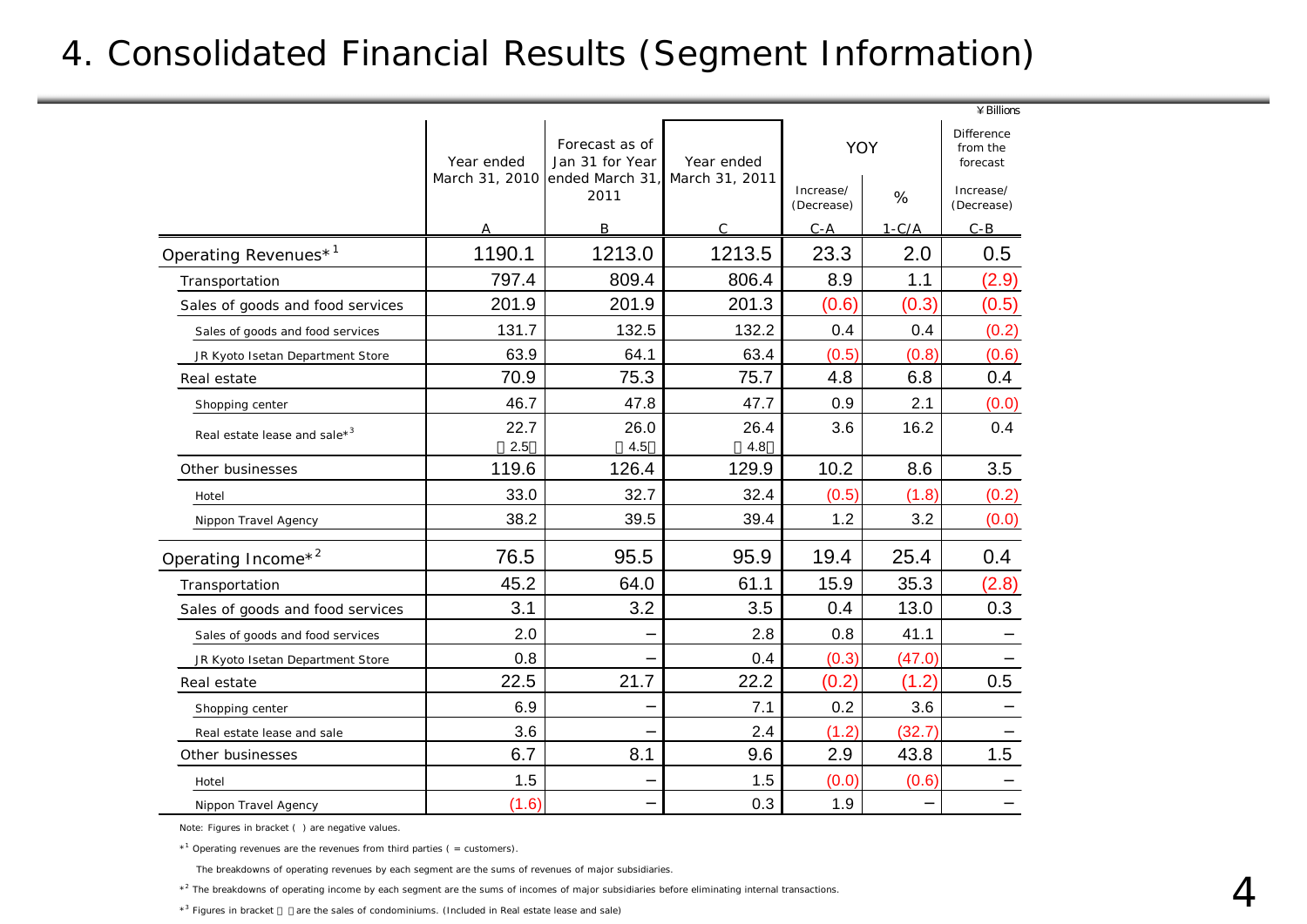#### 5. Consolidated Financial Results

|                                        |                              |                                         |                              |                         |         | $4$ Billions                              |
|----------------------------------------|------------------------------|-----------------------------------------|------------------------------|-------------------------|---------|-------------------------------------------|
|                                        | Year ended<br>March 31, 2010 | Forecast as of Jan<br>31 for Year ended | Year ended<br>March 31, 2011 | YOY                     |         | <b>Difference</b><br>from the<br>forecast |
|                                        |                              | March 31, 2011                          |                              | Increase/<br>(Decrease) | %       | Increase/<br>(Decrease)                   |
|                                        |                              | B                                       | Ć                            | $C - A$                 | $1-C/A$ | $C - B$                                   |
| <b>Operating Revenues</b>              | 1190.1                       | 1213.0                                  | 1213.5                       | 23.3                    | 2.0     | 0.5                                       |
| <b>Operating Expenses</b>              | 1113.6                       | 1117.5                                  | 1117.5                       | 3.9                     | 0.4     | 0.0                                       |
| Operating Income                       | 76.5                         | 95.5                                    | 95.9                         | 19.4                    | 25.4    | 0.4                                       |
| Non-operating revenues<br>and expenses | (28.4)                       | (29.0)                                  | (27.0)                       | 1.3                     | (4.9)   | 1.9                                       |
| Non-operating revenues                 | 7.6                          | 7.8                                     | 9.4                          | 1.8                     |         | 1.6                                       |
| Non-operating expenses                 | 36.0                         | 36.8                                    | 36.5                         | 0.4                     |         | (0.2)                                     |
| Recurring Profit                       | 48.1                         | 66.5                                    | 68.9                         | 20.8                    | 43.3    | 2.4                                       |
| Extraordinary profit and<br>loss, net  | (4.4)                        | (3.5)                                   | (7.9)                        | (3.5)                   |         | (4.4)                                     |
| Extraordinary profit                   | 54.4                         |                                         | 51.1                         | (3.2)                   |         |                                           |
| Extraordinary loss                     | 58.8                         |                                         | 59.0                         | 0.2                     |         |                                           |
| Net Income                             | 24.8                         | 38.0                                    | 34.9                         | 10.1                    | 40.7    | (3.0)                                     |
|                                        |                              |                                         |                              |                         |         |                                           |
| Comprehensive Income                   | 24.9                         |                                         | 33.8                         | 8.9                     | 35.9    |                                           |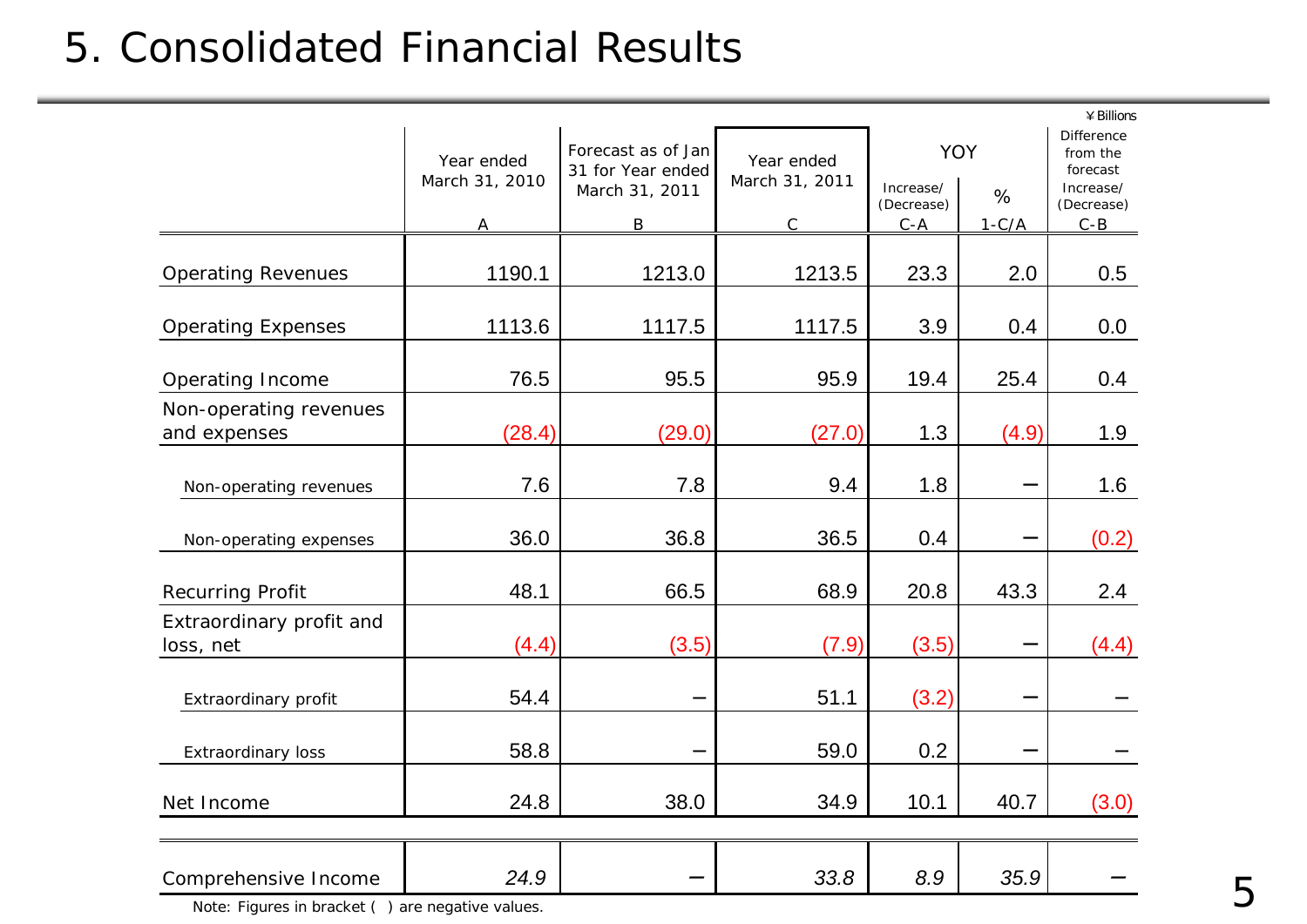#### 6. Transportation Revenues Forecasts

|                                |                                                                                     |       |                         | ¥ Billions |
|--------------------------------|-------------------------------------------------------------------------------------|-------|-------------------------|------------|
|                                | Year ended<br>Forecast for year<br><b>YOY</b><br>March 31, 2011<br>ending March 31, |       |                         |            |
|                                |                                                                                     | 2012  | Increase/<br>(Decrease) | %          |
|                                | A                                                                                   | B     | $B-A$                   | $1 - B/A$  |
|                                | 728.0                                                                               | 723.0 |                         |            |
| <b>Transportation Revenues</b> |                                                                                     |       | (5.0)                   | (0.7)      |
| Shinkansen                     | 323.9                                                                               | 319.4 | (4.4)                   | (1.4)      |
| <b>Conventional Lines</b>      | 404.0                                                                               | 403.5 | (0.5)                   | (0.1)      |
| Kyoto-Osaka-Kobe Area          | 284.4                                                                               | 285.7 | 1.3                     | 0.5        |
| <b>Other Lines</b>             | 119.6                                                                               | 117.7 | (1.8)                   | (1.6)      |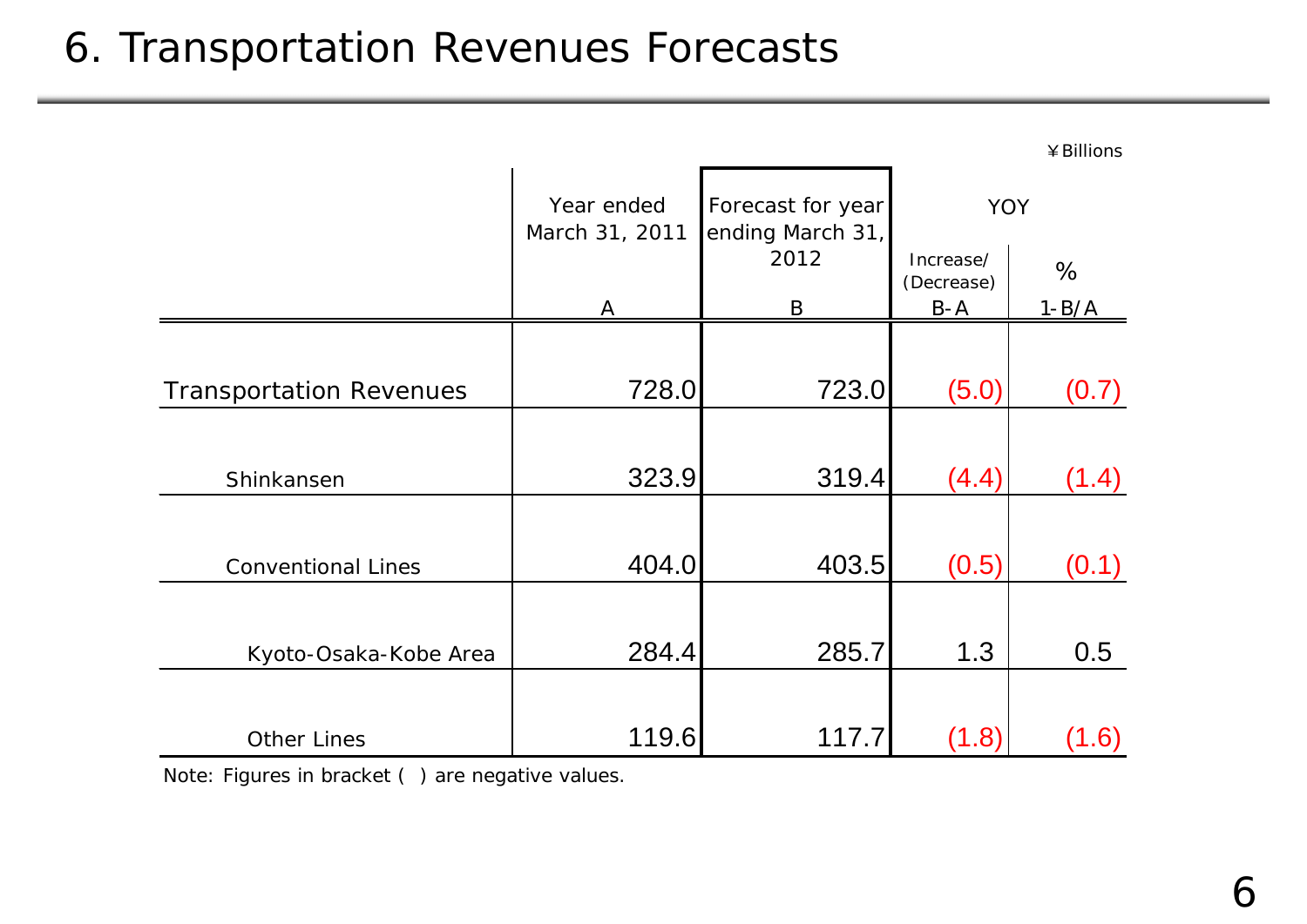#### 7. Non-Consolidated Financial Forecasts

|                                     |                                                           |             |                         | ¥ Billions |
|-------------------------------------|-----------------------------------------------------------|-------------|-------------------------|------------|
|                                     | Forecast for year<br>Year ended March<br>ending March 31, |             | YOY                     |            |
|                                     | 31, 2011                                                  | 2012        | Increase/<br>(Decrease) | %          |
|                                     | A                                                         | $\mathbf B$ | $B - A$                 | $1 - B/A$  |
| <b>Operating Revenues</b>           | 828.6                                                     | 823.5       | (5.1)                   | (0.6)      |
| Transportation revenues             | 728.0                                                     | 723.0       | (5.0)                   | (0.7)      |
| Other                               | 100.6                                                     | 100.5       | (0.1)                   | (0.1)      |
| <b>Operating Expenses</b>           | 752.8                                                     | 769.5       | 16.6                    | 2.2        |
| Personnel costs                     | 235.3                                                     | 236.0       | 0.6                     | 0.3        |
| Non personnel costs                 | 333.4                                                     | 334.0       | 0.5                     | 0.2        |
| Energy costs                        | 33.7                                                      | 37.0        | 3.2                     | 9.7        |
| Maintenance costs                   | 135.8                                                     | 133.5       | (2.3)                   | (1.7)      |
| Miscellaneous costs                 | 163.8                                                     | 163.5       | (0.3)                   | (0.2)      |
| Rental payments, etc.               | 25.1                                                      | 25.0        | (0.1)                   | (0.5)      |
| Taxes                               | 29.8                                                      | 31.5        | 1.6                     | 5.6        |
| Depreciation                        | 129.1                                                     | 143.0       | 13.8                    | 10.8       |
| Operating Income                    | 75.8                                                      | 54.0        | (21.8)                  | (28.8)     |
| Non-operating revenues and expenses | (27.2)                                                    | (27.0)      | 0.2                     | (1.1)      |
| Non-operating revenues              | 7.0                                                       | 6.6         | (0.4)                   |            |
| Non-operating expenses              | 34.3                                                      | 33.6        | (0.7)                   |            |
| <b>Recurring Profit</b>             | 48.5                                                      | 27.0        | (21.5)                  | (44.4)     |
| Extraordinary profit and loss, net  | (0.4)                                                     |             |                         |            |
| Extraordinary profit                | 48.9                                                      |             |                         |            |
| <b>Extraordinary loss</b>           | 49.4                                                      |             |                         |            |
| Net Income                          | 28.5                                                      | 16.0        | (12.5)                  | (43.9)     |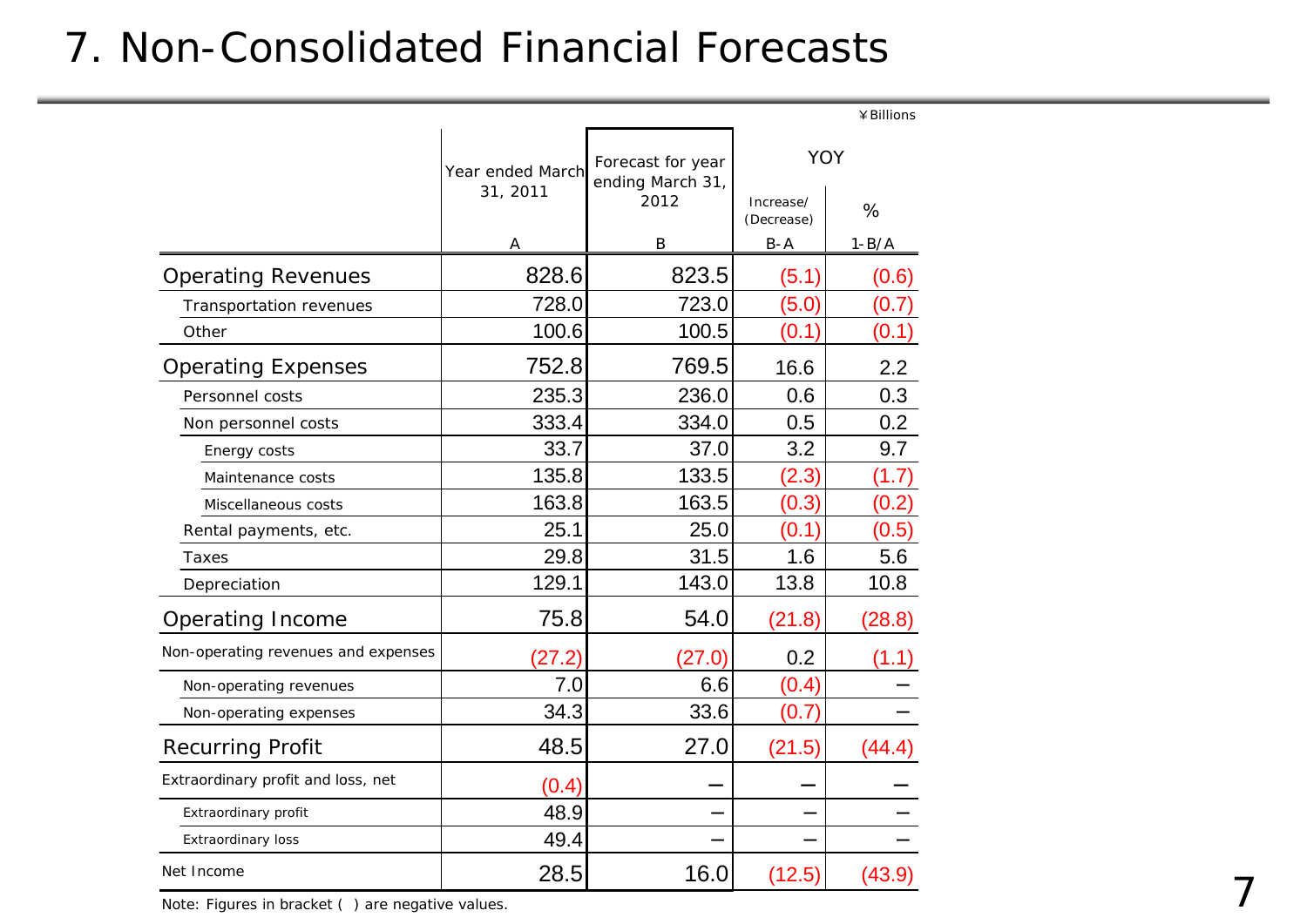#### 8. Consolidated Financial Forecasts (Segment Information)

|                                          |                  |                                                     |                         | ¥Billions |
|------------------------------------------|------------------|-----------------------------------------------------|-------------------------|-----------|
|                                          | Year ended March | <b>YOY</b><br>Forecast for year<br>ending March 31, |                         |           |
|                                          | 31, 2011         | 2012                                                | Increase/<br>(Decrease) | %         |
|                                          | A                | $\boldsymbol{B}$                                    | $B - A$                 | $1 - B/A$ |
| Operating Revenues <sup>*1</sup>         | 1,213.5          | 1,260.0                                             | 46.4                    | 3.8       |
| Transportation                           | 806.4            | 801.4                                               | (5.0)                   | (0.6)     |
| Sales of goods and food services         | 201.3            | 250.3                                               | 48.9                    | 24.3      |
| Sales of goods and food services         | 132.2            | 129.6                                               | (2.6)                   | (2.0)     |
| JR Kyoto Isetan Department Store         | 63.4             | 115.3                                               | 51.8                    | 81.8      |
| Real estate                              | 75.7             | 91.3                                                | 15.5                    | 20.5      |
| Shopping center                          | 47.7             | 51.9                                                | 4.1                     | 8.7       |
| Real estate lease and sale* <sup>3</sup> | 26.4<br>4.8      | 37.7<br>10.2                                        | 11.3                    | 42.8      |
| Other businesses                         | 129.9            | 117.0                                               | (12.9)                  | (10.0)    |
| Hotel                                    | 32.4             | 32.3                                                | (0.1)                   | (0.3)     |
| Nippon Travel Agency                     | 39.4             | 34.2                                                | (5.2)                   | (13.3)    |
| Operating Income <sup>*2</sup>           | 95.9             | 68.5                                                | (27.4)                  | (28.6)    |
| Transportation                           | 61.1             | 39.8                                                | (21.3)                  | (34.9)    |
| Sales of goods and food services         | 3.5              | (0.5)                                               | (4.0)                   |           |
| Real estate                              | 22.2             | 24.0                                                | 1.7                     | 7.9       |
| Other businesses                         | 9.6              | 5.8                                                 | (3.8)                   | (40.1)    |

Note: Figures in bracket ( ) are negative values.

\*1 Operating revenues are the revenues from third parties ( = customers).

The breakdowns of operating revenues by each segment are the sums of revenues of major subsidiaries.

\*2 The breakdowns of operating income by each segment are the sums of incomes of major subsidiaries before eliminating internal transactions.

 $*$ <sup>3</sup> Figures in bracket are the sales of condominiums. (Included in Real estate lease and sale)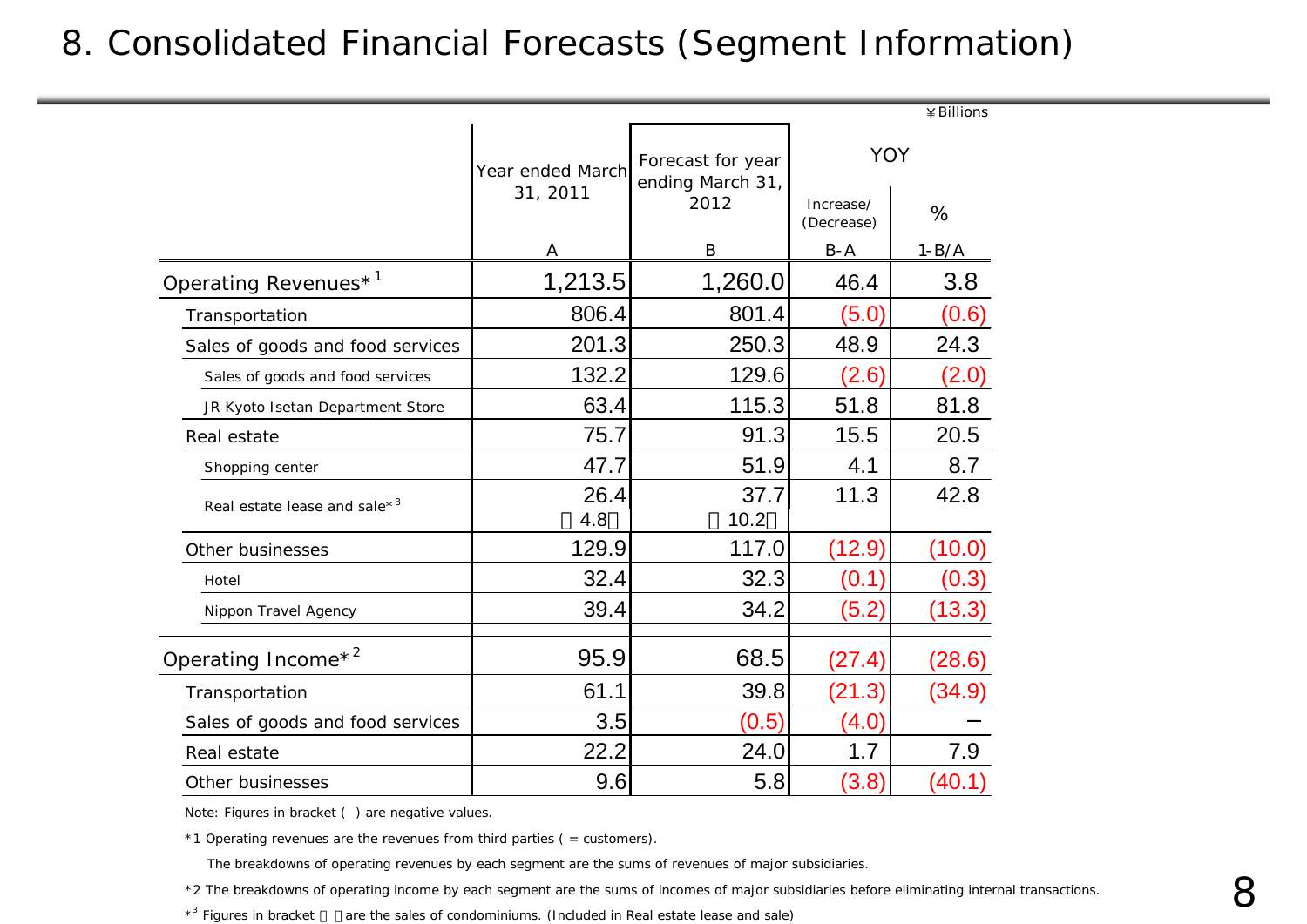#### 9. Consolidated Financial Forecasts

|                                              |                              |                                       |                         | ¥Billions |
|----------------------------------------------|------------------------------|---------------------------------------|-------------------------|-----------|
|                                              | Year ended March<br>31, 2011 | Forecast for year<br>ending March 31, | <b>YOY</b>              |           |
|                                              |                              | 2012                                  | Increase/<br>(Decrease) | %         |
|                                              | Α                            | $\, {\bf B}$                          | $B - A$                 | $1 - B/A$ |
| <b>Operating Revenues</b>                    | 1,213.5                      | 1,260.0                               | 46.4                    | 3.8       |
| <b>Operating Expenses</b>                    | 1,117.5                      | 1,191.5                               | 73.9                    | 6.6       |
| Operating Income                             | 95.9                         | 68.5                                  | (27.4)                  | (28.6)    |
| Non-operating revenues and<br>expenses       | (27.0)                       | (26.5)                                | 0.5                     | (2.0)     |
| Non-operating revenues                       | 9.4                          | 8.7                                   | (0.7)                   |           |
| Non-operating expenses                       | 36.5                         | 35.2                                  | (1.3)                   |           |
| <b>Recurring Profit</b>                      | 68.9                         | 42.0                                  | (26.9)                  | (39.1)    |
| Extraordinary profit and<br><u>loss, net</u> | (7.9)                        | (1.0)                                 | 6.9                     |           |
| Extraordinary profit                         | 51.1                         |                                       |                         |           |
| <b>Extraordinary loss</b>                    | 59.0                         |                                       |                         |           |
| Net Income                                   | 34.9                         | 25.0                                  | (9.9)                   | (28.5)    |
| Net income per share<br>$(\angle)$           | 18,066.01                    | 12,910.45                             |                         |           |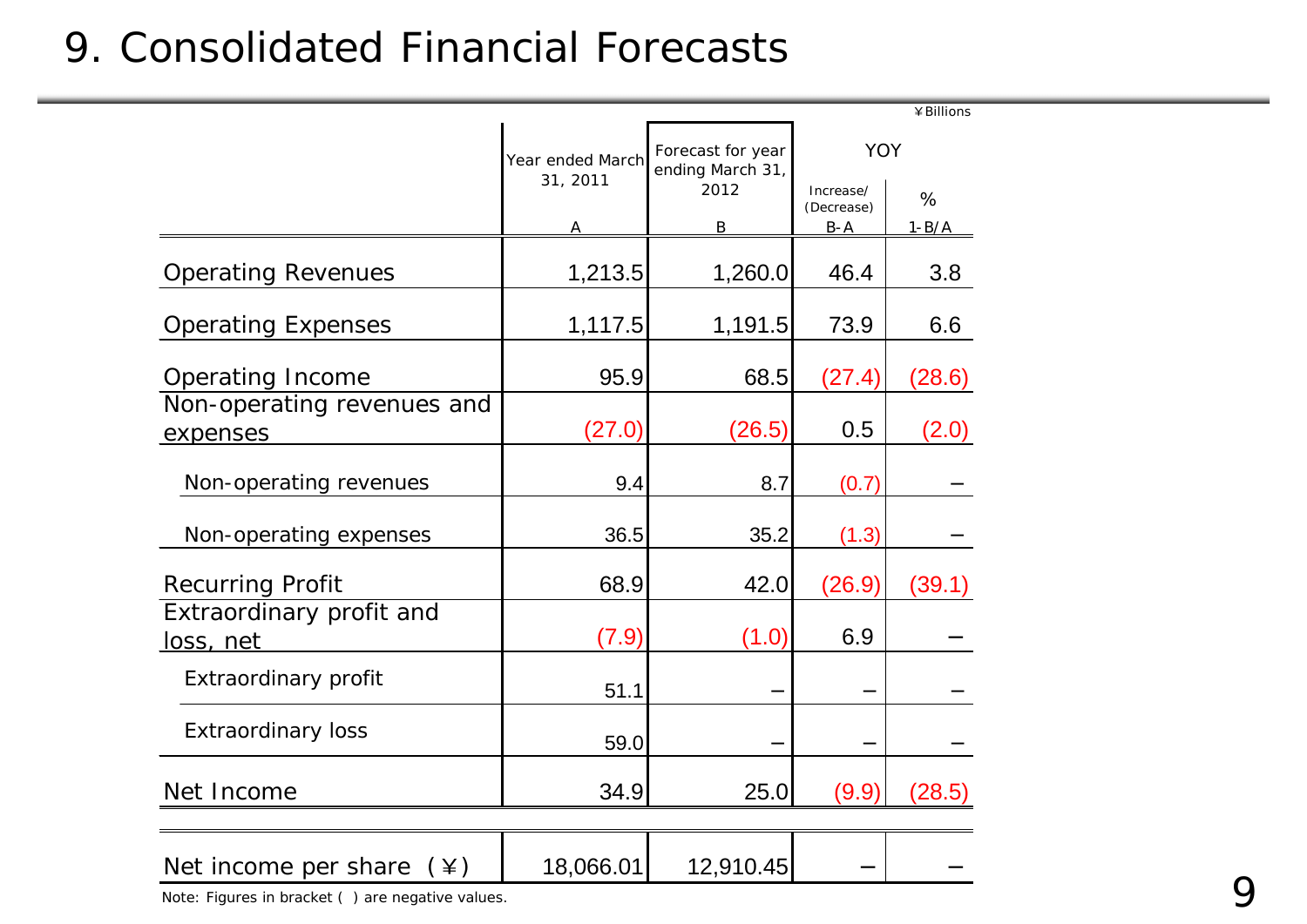## 10. Consolidated Financial Situation and Statements of Cash Flows

|                                                                                       |                              |                              | ¥ Billions                              |
|---------------------------------------------------------------------------------------|------------------------------|------------------------------|-----------------------------------------|
|                                                                                       | As of March 31,<br>2010<br>A | As of March 31,<br>2011<br>B | YOY<br>increase/<br>(decrease)<br>$B-A$ |
| Assets                                                                                | 2,546.3                      | 2,672.4                      | 126.0                                   |
| Liabilities                                                                           | 1,844.2                      | 1,951.1                      | 106.9                                   |
| Net assets                                                                            | 702.1                        | 721.2                        | 19.1                                    |
| Balance of Long-term Debt and<br>Payables at the end of FY<br>Average interest rate % | 1,038.9<br>3.19              | 1,102.6<br>2.97              | 63.6                                    |
| Equity ratio $(\%)$                                                                   | 26.3                         | 25.8                         |                                         |
| Net assets per share $(*)$                                                            | 345,568.31                   | 355,712.84                   |                                         |

|                                                              | Year ended March<br>31, 2010<br>A | Year ended March<br>31, 2011<br>B | YOY<br>increase/<br>(decrease)<br>$B-A$ |
|--------------------------------------------------------------|-----------------------------------|-----------------------------------|-----------------------------------------|
| Cash flows from operating activities                         | 161.3                             | 223.2                             | 61.9                                    |
| Cash flows from investing activities                         | (208.7)                           | (246.2)                           | (37.5)                                  |
| Free cash flows                                              | (47.4)                            | (23.0)                            | 24.4                                    |
| Cash flows from financing activities                         | 54.6                              | 51.4                              | (3.1)                                   |
| Change in cash and cash equivalents, net                     | 9.9                               | 28.4                              | 18.5                                    |
| Cash and cash equivalents<br>at the end of the period        | 51.0                              | 79.5                              | 28.4                                    |
| Capital Expenditure                                          | 246.3                             | 282.7                             | 36.4                                    |
| Excluding a portion contributed<br>by local governments etc. | 210.1                             | 260.0                             | 49.8                                    |
| Depreciation                                                 | 141.9                             | 150.8                             | 8.9                                     |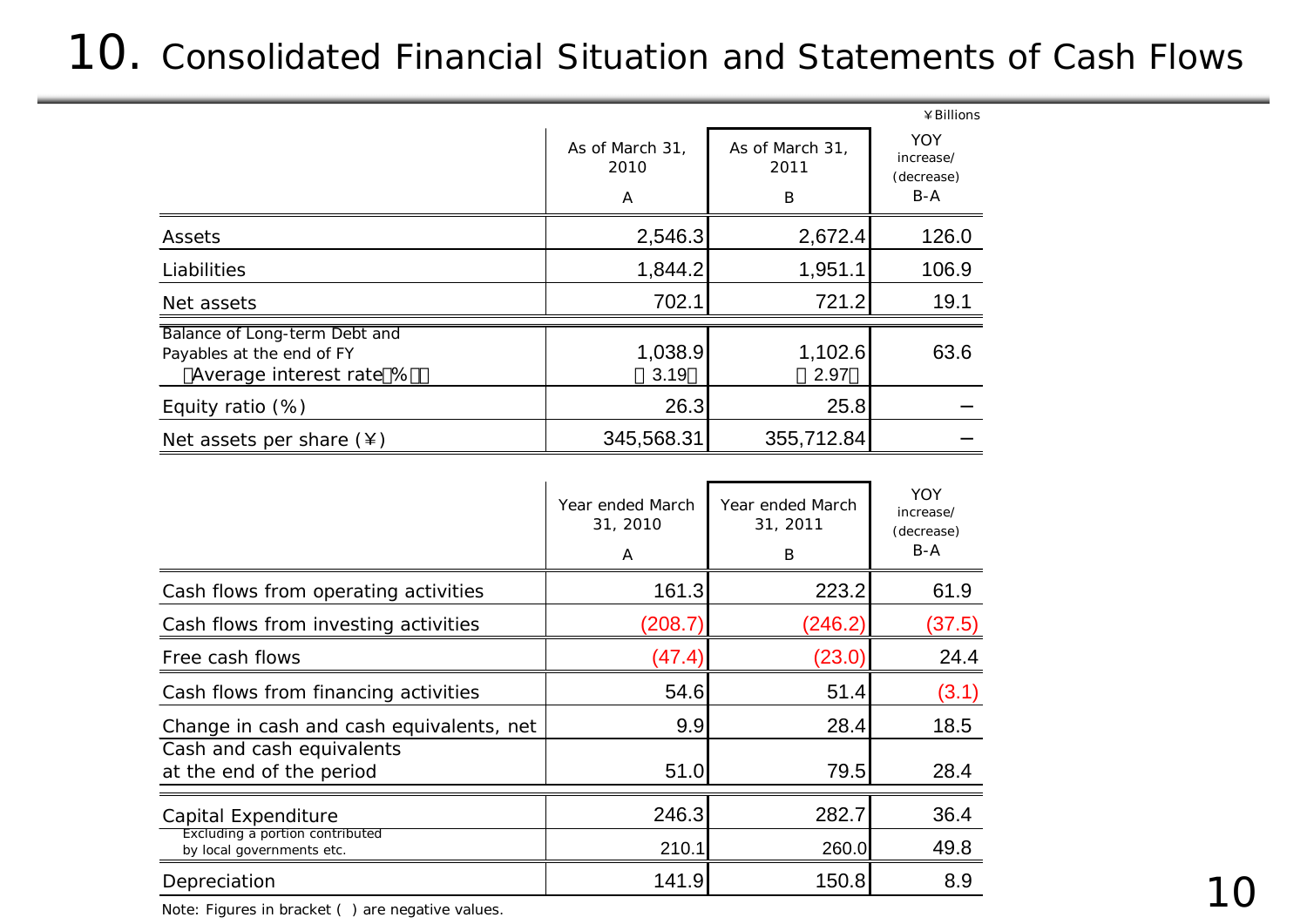Persons, Billions

|                                             | Year ended March 31,<br>2010 | Year ended March 31,<br>2011 | Forecast for year ending<br>March 31, 2012 |
|---------------------------------------------|------------------------------|------------------------------|--------------------------------------------|
| ROA (%, Consolidated)                       | 3.1                          | 3.7                          | 2.6                                        |
| ROE (%, Consolidated)                       | 3.7 <sub>l</sub>             | 5.2                          | 3.6                                        |
| EBITDA<br>Consolidated                      | 218.4                        | 246.8                        | 241.5                                      |
| Dividends per share $(*)$                   | 7,000                        | 8,000                        | 8,000                                      |
| * EBITDA = Operating Income<br>Depreciation |                              |                              |                                            |

|                                                                    | Year ended March 31,<br>2010 |        | Year ended March 31,<br>2011                                                                        |        | Forecast for year ending<br>March 31, 2012 |        |
|--------------------------------------------------------------------|------------------------------|--------|-----------------------------------------------------------------------------------------------------|--------|--------------------------------------------|--------|
|                                                                    |                              |        | Consolidated   Non-Consolidated   Consolidated   Non-Consolidated   Consolidated   Non-Consolidated |        |                                            |        |
| No. of employees at the end of period                              | 46,104                       | 26,443 | 45,703                                                                                              | 26,705 |                                            |        |
| Retirement Payment Costs                                           | 60.8                         | 56.3   | 30.0                                                                                                | 25.5   |                                            | 26.4   |
| Service & Interest cost                                            |                              | 19.0   |                                                                                                     | 18.3   |                                            | 18.5   |
| Amortization of net retirement benefit obligation<br>at transition |                              | 30.1   |                                                                                                     |        |                                            |        |
| Amortization of actuarial loss                                     |                              | 7.0    |                                                                                                     | 7.0    |                                            | 7.8    |
| No. of employees entitled to retirement<br>payment                 | 2,596                        | 1,047  | 2,810                                                                                               | 1,160  |                                            | 1,353  |
| Financial Expenses, net                                            | (33.6)                       | (32.9) | (33.3)                                                                                              | (32.1) | (32.7)                                     | (31.3) |
| Interest and dividend income                                       | 0.6                          | 1.2    | 0.4                                                                                                 | 1.3    | 0.5                                        | 1.5    |
| Interest expenses                                                  | 34.3                         | 34.1   | 33.7                                                                                                | 33.4   | 33.2                                       | 32.9   |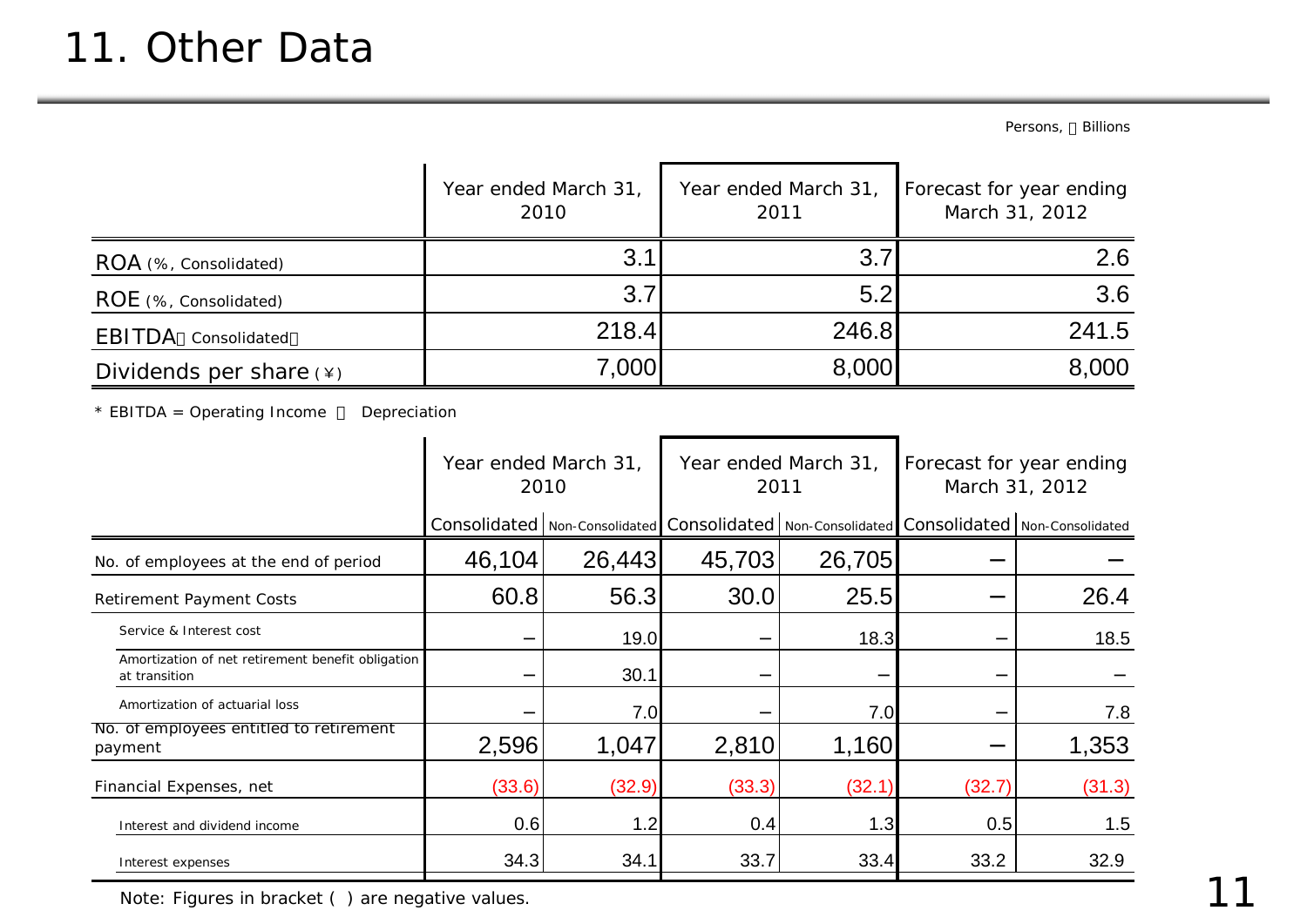### 12. Balance of Long-term Debt and Payables

Breakdown of Balance of Long-term Debt and Payables (Consolidated) (As of March 31, 2011)

|                                        | <b>Balance</b><br>¥ Billions | Average<br>Interest rate |
|----------------------------------------|------------------------------|--------------------------|
| Balance of Long-term Debt and Payables | 1,102.6                      |                          |
| Shinkansen Purchase Liability          | 322.9                        | 5.46                     |
| <b>Bonds</b>                           | 444.9                        |                          |

#### Breakdown of Shinkansen Purchase Liability (As of March 31, 2011)

|                                      |          | Balance    | Interest rate           |      | Term                                                 | Payment recipient |  |
|--------------------------------------|----------|------------|-------------------------|------|------------------------------------------------------|-------------------|--|
|                                      |          | (¥Billions | Floating<br>/Fixed rate |      | (years)                                              |                   |  |
| Shinakansen<br>Purchase<br>Liability | No.1     | 135.6      | Floating                | 4.08 | 25.5 <until 2017="" jan.=""> Japan Railway</until>   |                   |  |
|                                      | No.2     | 78.5       | Fixed                   | 6.35 |                                                      | Construction,     |  |
|                                      | No.3     | 108.7      | Fixed                   | 6.55 | 60 <until 2051="" sep.=""> Technology Agency</until> |                   |  |
|                                      | Subtotal | 322.9      | Average                 | 5.46 |                                                      |                   |  |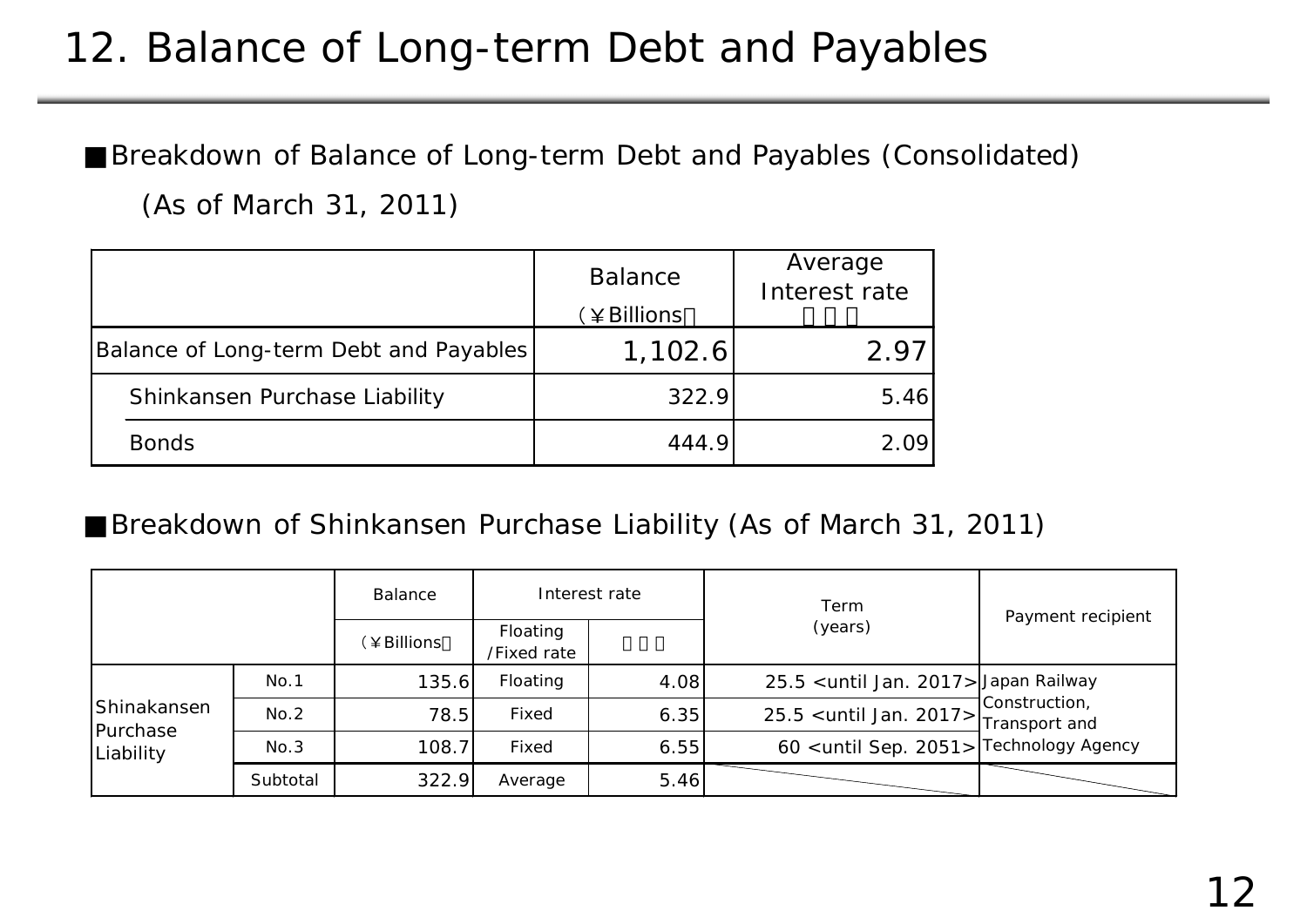### 13. Redemption Plan of Shinkansen Purchase Liability